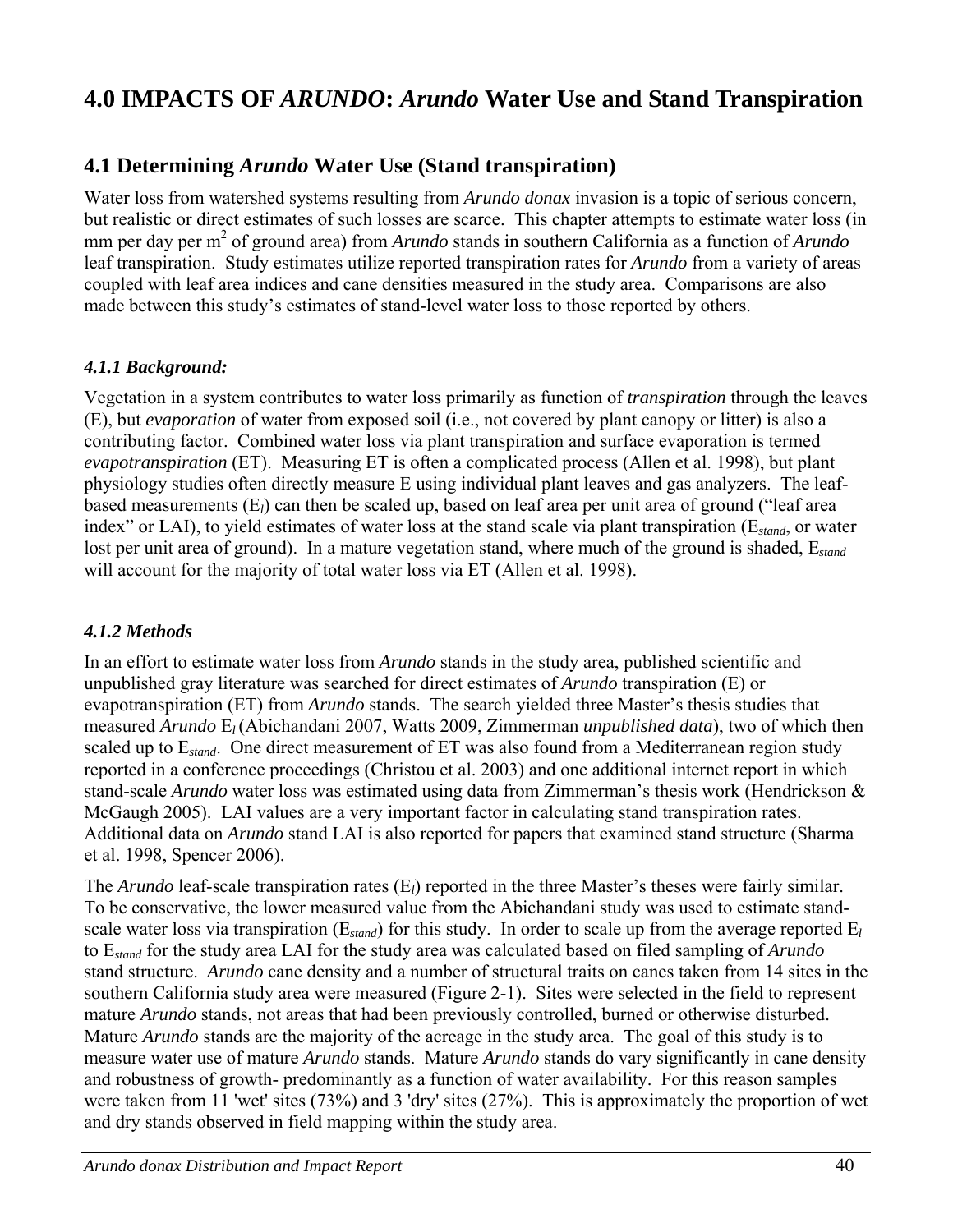One or two representative "old" (>1yr) *Arundo* canes were collected from each of the 14 sites (17 canes total) and one "new" ( $1<sup>st</sup>$  year) cane from three of the sites (Table 4-1). Leaf area was calculated as length\*width\*0.74 based on an examination and measurement of leaf shape. Structural traits measured on old canes included (a) length of and number of leaves on the leader portion (i.e. the portion of the central branch with green leaves) and (b) number and length of secondary branches. Individual leaf area for all leaves was then measured on a subset of leader canes (3 canes, 60 leaves) and secondary branches (18 branches, 200 leaves). Only the green photosynthetic area was measured on leaves. Cane (stem) surface and leaf sheaths were not included in calculations of photosynthetic area. The sum of measured leaf areas for each leader or branch was used to determine the average total leaf area per unit length of leader cane or secondary branch  $(26.8 \text{cm}^2 \text{ leaf area/cm} \text{ leader} \text{ and } 5.7 \text{cm}^2 \text{ leaf area/cm} \text{ secondary}$ branch). Total expected leaf area was then calculated for all 17 old canes collected as a function of their leader and total secondary branch lengths multiplied by the appropriate leaf area/cm branch value.

Structural traits measured on new canes included the length of the cane, number of leaves and total leaf area, calculated as the sum of areas measured for each individual leaf (3 canes measured, 69 leaves). An average leaf area for a new cane was then calculated. To determine site-specific LAI, the total expected leaf area of each collected old cane was multiplied by the number of old canes counted in a representative square meter within the site and added to the average total leaf area of a new cane multiplied by the density of new canes in that same square meter (Table 4-2). Stand adjusted LAI is also given, representing for true stand-based leaf area (adjusts for area with no canes emerging, see Section 2.3). As there are significantly more old canes per unit area in a mature *Arundo* stand, greater effort was expended in calculating old cane leaf area.

Secondary branch leaf area relationships were explored using three different formulas: a linear regression, a quadratic regression and the branch length to leaf area relationship that was used. All three relationships were fairly consistent, generating final secondary branch LAI values ranging from 15.0 (linear), 19.0 (quadratic), and 17.0 (average leaf area per cm) (Figure 4-1, Table 4-2).

While leaf-based transpiration  $(E_l)$  is often reported in mmol m<sup>-2</sup><sub>leaf area</sub> s<sup>-1</sup>, different studies utilize discrete (and sometimes unspecified) methods for scaling up to the level of the stand. Consequently, there appears to be no clear convention in units used to report such water loss (e.g., kg m<sup>-2</sup> hr<sup>-1</sup> or mm/day, etc.). For ET water loss is often reported in mm/time (Allen et al. 1998), which is roughly equivalent to a water loss of 1 liter/m<sup>2</sup>/unit time. Following the assumption that the bulk of evapotranspirative loss in a mature stand is accounted for by transpiration, mm/day was used to report this study's calculated  $E_{stand}$  for *Arundo*. To scale from  $E_l$  to  $E_{stand}$  in mm/day: (1) average  $E_l$  was multiplied by the molar mass of water, giving grams  $H_2O$  m<sup>-2</sup><sub>leaf area</sub> s<sup>-1</sup>; (2) divided by the density of water at 25C, giving m<sup>3</sup> H<sub>2</sub>O m<sup>-2</sup><sub>leaf area S<sup>-1</sup>; (3) multiplied by the LAI (in m<sup>2</sup> leaf area per m<sup>2</sup> ground</sub> area), giving m<sup>3</sup> H<sub>2</sub>O m<sup>2</sup><sub>ground area</sub> s<sup>-1</sup>; (4) divided m<sup>3</sup> H<sub>2</sub>O by 0.001 to yield mm H<sub>2</sub>O m<sup>-2</sup><sub>ground area</sub> s<sup>-1</sup>; and (5) multiplied by 34,679 s/day of daylight (9.6 hrs or 3,516 hrs/yr - this value is based on average sunlight per day for the study area with 932 hours subtracted for winter dormancy. To compare this study's E*stand* estimate with those reported in the other papers, reported E*stand* values were sometimes converted from other units. Thus, some conversion error should be expected. However, when possible and for the greatest consistency in comparisons, E*stand* was recalculated using average E*l* and LAI values from the paper and following the general method above. These recalculated values are reported along with those given directly in the paper (Table 4-3). This re-calculation of values for other studies validates the process being used in this study to scale up from leaf-based transpiration to stand-based transpiration.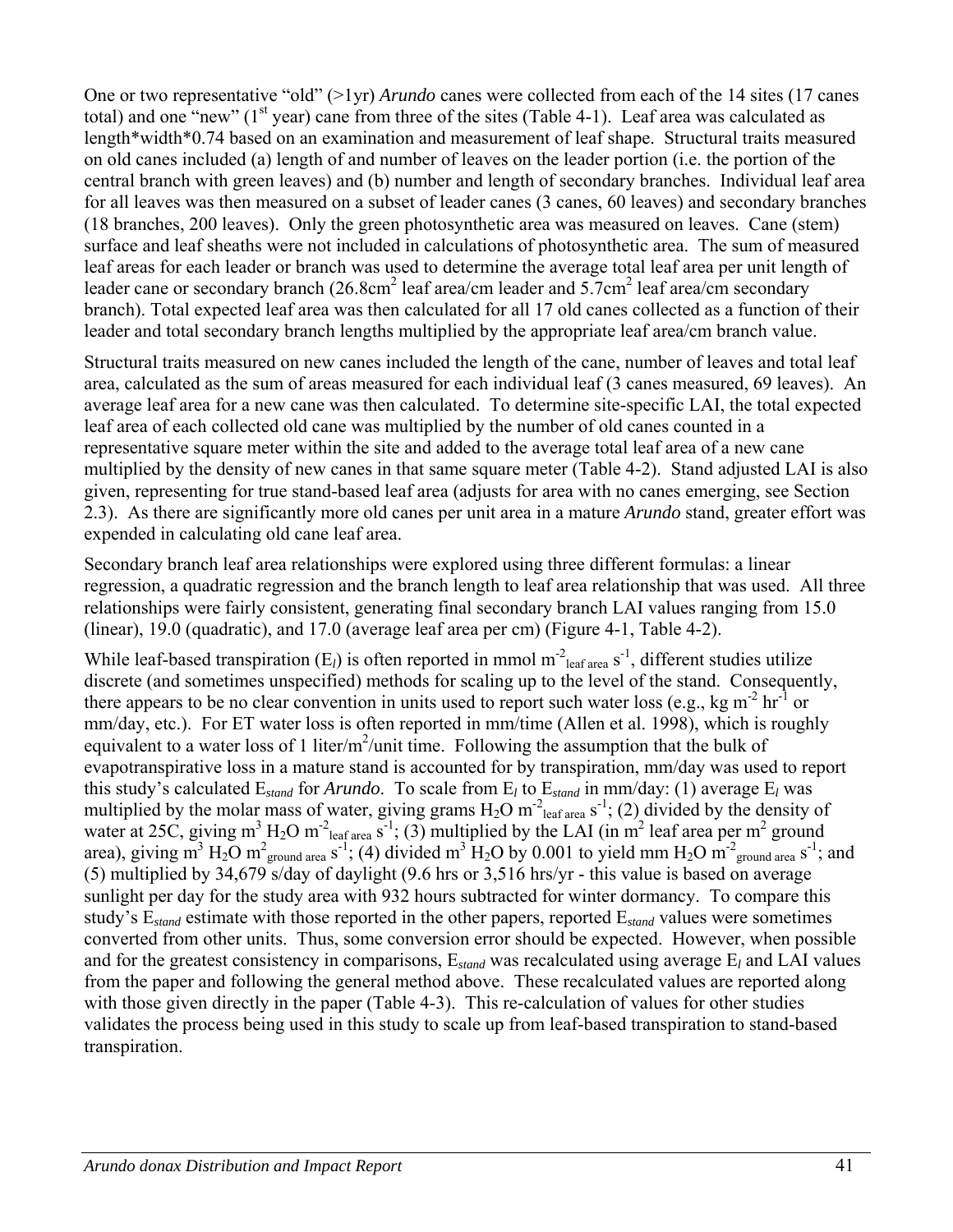| <b>Plot</b>     | Cane<br>height<br>(m) | Cane<br>diam<br>(mm) | Leader<br>Length<br>(cm) | Leader<br># leaves | Ave<br>leader<br>single leaf<br>area $\text{cm}^2$ ) | #<br>secondary<br><b>branches</b> | Ave<br>branch<br>length<br>$(cm)$ | Ave<br>branch#<br>leaves | Ave<br>branch<br>leaf area | <b>New</b><br>cane#<br>leaves | Ave new<br>cane<br>single<br>leaf area |
|-----------------|-----------------------|----------------------|--------------------------|--------------------|------------------------------------------------------|-----------------------------------|-----------------------------------|--------------------------|----------------------------|-------------------------------|----------------------------------------|
| CC1             | 5.1                   | 20                   | 19                       | 10                 | $\blacksquare$                                       | 15                                | 47.7                              |                          | $\overline{\phantom{a}}$   | 21                            | 168.7                                  |
| $CC2 \#1$       | 9.71                  | 28                   | 90                       | 23                 | 83.7                                                 | 57                                | 11.7                              | 4.5                      | 10.5                       |                               | $\blacksquare$                         |
| $CC2 \#2$       | 8.45                  | 27                   | 82                       | 23                 | 117.3                                                | 9                                 | 70.9                              | 13.0                     | 63.2                       | $\blacksquare$                | $\overline{\phantom{0}}$               |
| SA1             | 6.11                  | 25                   | 45                       | 17                 | $\overline{a}$                                       | 34                                | 21.4                              |                          | $\blacksquare$             | $\blacksquare$                | ۰                                      |
| SA <sub>2</sub> | 6.06                  | 25                   | 32                       | 15                 | 58.5                                                 | 31                                | 36.2                              | 23.0                     | 44.4                       | $\overline{a}$                |                                        |
| SA3             | 7.74                  | 27                   | 74                       | 28                 | $\blacksquare$                                       | 33                                | 10.7                              | $\overline{\phantom{a}}$ | $\overline{\phantom{a}}$   | $\overline{\phantom{a}}$      | $\overline{\phantom{a}}$               |
| SA4             | 7.42                  | 26                   | 33                       | 12                 | $\blacksquare$                                       | 48                                | 20.0                              | 13.5                     | 29.5                       | $\blacksquare$                |                                        |
| SC1             | 9.9                   | 25                   | 23                       | 12                 | $\blacksquare$                                       | 31                                | 46.0                              | 11.0                     | 34.8                       | $\overline{a}$                |                                        |
| SC <sub>4</sub> | 4.16                  | 22                   | $\overline{0}$           | $\boldsymbol{0}$   | $\overline{\phantom{a}}$                             | 34                                | 41.3                              | 14.0                     | 19.2                       |                               |                                        |
| V1              | 8.41                  | 26                   | $\overline{0}$           | $\overline{0}$     | $\sim$                                               | 28                                | 43.4                              | $\blacksquare$           | $\blacksquare$             | 21                            | 216.2                                  |
| V <sub>2</sub>  | 6.21                  | 24                   | 76                       | 20                 | $\blacksquare$                                       | 14                                | 41.8                              | $\blacksquare$           | $\blacksquare$             | $\blacksquare$                |                                        |
| SD#1a           | 8.08                  | 26                   | 65                       | 16                 | $\overline{\phantom{a}}$                             | 29                                | 56.1                              | 10.9                     | 34.9                       | $\blacksquare$                | $\overline{\phantom{a}}$               |
| SD#1b           | 8.1                   | 24                   | 66                       | 13                 | $\overline{\phantom{a}}$                             | 25                                | 60.0                              | $\overline{\phantom{a}}$ | $\overline{\phantom{a}}$   | $\blacksquare$                |                                        |
| SC <sub>2</sub> | 4.33                  | 22                   | 11                       | $\overline{7}$     | $\overline{\phantom{a}}$                             | 11                                | 37.0                              | $\overline{\phantom{a}}$ | $\overline{\phantom{a}}$   | $\blacksquare$                | $\blacksquare$                         |
| SC <sub>3</sub> | 4.22                  | 18                   | 19                       | $\overline{7}$     | $\overline{\phantom{0}}$                             | $\overline{7}$                    | 37.1                              | $\overline{\phantom{a}}$ | $\blacksquare$             | 27                            | 227.9                                  |
| SC5 Lg          | 3.77                  | 25                   | 13                       | 8                  | $\blacksquare$                                       | 10                                | 26.2                              | $\overline{\phantom{0}}$ | $\blacksquare$             | $\blacksquare$                |                                        |
| SC5 Sm          | 2.61                  | 15                   | 12                       | $\overline{7}$     | $\overline{\phantom{a}}$                             | 5                                 | 22.8                              | $\overline{a}$           | $\blacksquare$             | $\blacksquare$                | $\overline{\phantom{a}}$               |

**Table 4-1.** Structural characteristics measured on *Arundo* canes collected from 14 sites in southern California study area.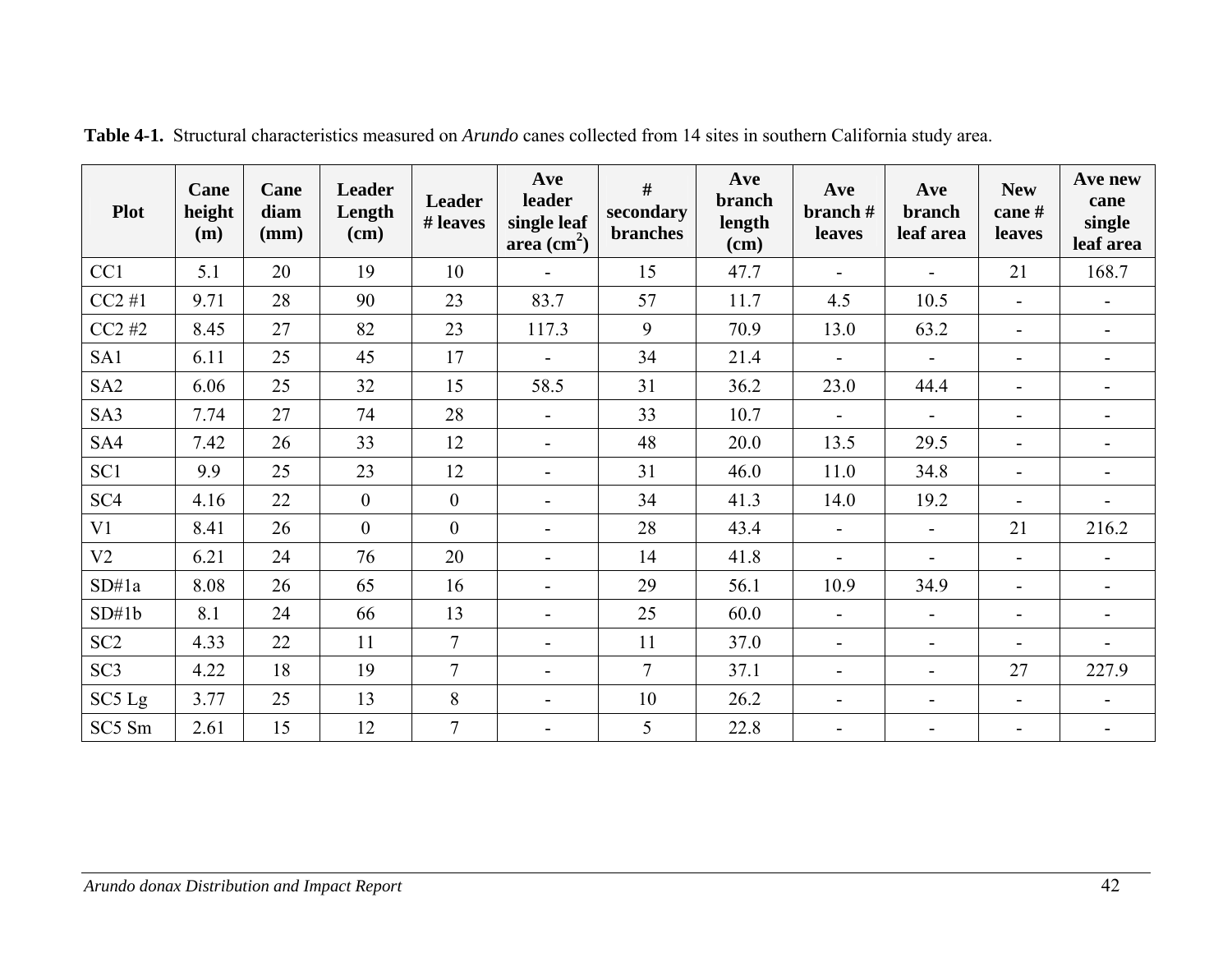

**Figure 4-1.** Secondary branch leaf area to length relationship.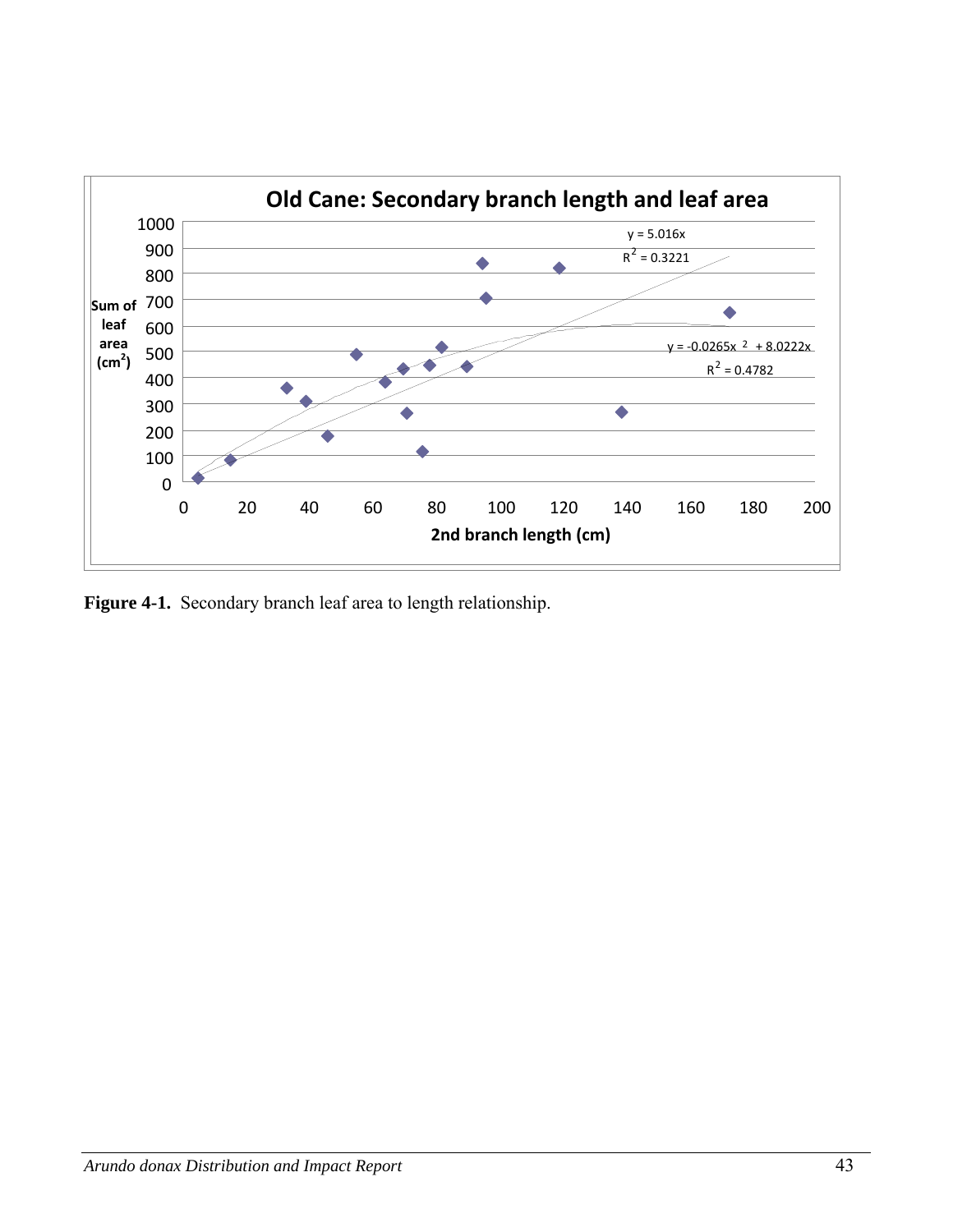| <b>Table 4-2.</b> Arundo cane densities and leaf area indices (LAI) for 13 of the 14 study sites.                                       |
|-----------------------------------------------------------------------------------------------------------------------------------------|
| The contribution of leader canes, secondary branches, and new canes toward the total LAI for the site is shown. Cane densities were not |
| measured on the San Diego site, thus LAI could not be computed.                                                                         |

|                 |                  |                        | Leaf area $(m2)$ per cane |                             |                         | Cane density/ $m^2$ |                         | Leaf area/ $m^2$ ground (LAI) |                 |                    |                          |                                   |
|-----------------|------------------|------------------------|---------------------------|-----------------------------|-------------------------|---------------------|-------------------------|-------------------------------|-----------------|--------------------|--------------------------|-----------------------------------|
| <b>Plot</b>     | <b>Hydrology</b> | Leader:<br>old<br>cane | 2ndry<br>branch           | <b>Total</b><br>old<br>cane | <b>New</b><br>cane<br>( | Old<br>cane         | <b>New</b><br>cane<br>( | Leader<br>old cane            | 2ndry<br>branch | <b>New</b><br>cane | <b>Total:</b><br>old+new | <b>Stand</b><br>adjusted<br>(70%) |
| $CC-1$          | Wet              | 0.05                   | 0.41                      | 0.46                        | 0.47                    | 53                  | $\overline{4}$          | 2.7                           | 21.6            | 1.9                | 26.2                     | 18.3                              |
| $CC-2$          | Wet              | 0.23                   | 0.37                      | 0.6                         | 0.47                    | 29                  | $\overline{4}$          | 6.7                           | 10.8            | 1.9                | 19.4                     | 13.6                              |
| $SA-1$          | Wet              | 0.12                   | 0.41                      | 0.53                        | 0.47                    | 66                  | $\overline{2}$          | 7.9                           | 27.4            | 0.9                | 36.2                     | 25.4                              |
| $SA-2$          | Wet              | 0.09                   | 0.64                      | 0.73                        | 0.47                    | 30                  | $\overline{2}$          | 2.6                           | 19.2            | 0.9                | 22.7                     | 15.9                              |
| $SA-3$          | Wet              | 0.20                   | 0.20                      | 0.4                         | 0.47                    | 84                  | 11                      | 16.6                          | 16.9            | 5.2                | 38.8                     | 27.1                              |
| $SA-4$          | Wet              | 0.09                   | 0.55                      | 0.64                        | 0.47                    | 19                  | $\overline{4}$          | 1.7                           | 10.4            | 1.9                | 14.0                     | 9.8                               |
| $SC-1$          | Wet              | 0.06                   | 0.81                      | 0.87                        | 0.47                    | 25                  | $\overline{2}$          | 1.5                           | 20.3            | 0.9                | 22.8                     | 15.9                              |
| $SC-4$          | Wet              | 0.00                   | 0.80                      | 0.8                         | 0.47                    | 36                  | 4                       | 0.0                           | 28.8            | 1.9                | 30.7                     | 21.5                              |
| $V-1$           | Wet              | 0.00                   | 0.69                      | 0.69                        | 0.47                    | 28                  | 5                       | 0.0                           | 19.4            | 2.4                | 21.8                     | 15.2                              |
| $V-2$           | Wet              | 0.20                   | 0.33                      | 0.53                        | 0.47                    | 30                  | 5                       | 6.1                           | 10.0            | 2.4                | 18.5                     | 12.9                              |
| SD <sub>1</sub> | Wet              | 0.18                   | 0.89                      | 1.07                        | $\mathbf{0}$            | 44                  | $\mathbf{0}$            | 7.7                           | 39.2            | 0.0                | 46.9                     | 32.8                              |
| $SC-2$          | Dry              | 0.03                   | 0.23                      | 0.26                        | 0.47                    | 24                  | $\overline{2}$          | 0.7                           | 5.6             | 0.9                | 7.2                      | 5.1                               |
| $SC-3$          | Dry              | 0.05                   | 0.15                      | 0.2                         | $\mathbf{0}$            | 40                  | $\mathbf{0}$            | 2.0                           | 5.9             | 0.0                | 8.0                      | 5.6                               |
| $SC-5$          | Dry              | 0.03                   | 0.09                      | 0.12                        | 0.47                    | 26                  | $\overline{2}$          | 0.7                           | 2.4             | 0.9                | 4.0                      | 2.8                               |
|                 | Mean:            | 0.09                   | 0.47                      | 0.56                        | 0.41                    | 38.1                | 3.4                     | 4.1                           | 17.0            | 1.6                | 22.6                     | 15.8                              |
|                 | <b>StdDev:</b>   | 0.08                   | 0.26                      | 0.27                        | 0.17                    | 18.3                | 2.7                     | 4.6                           | 10.3            | 1.3                | 12.4                     | 8.7                               |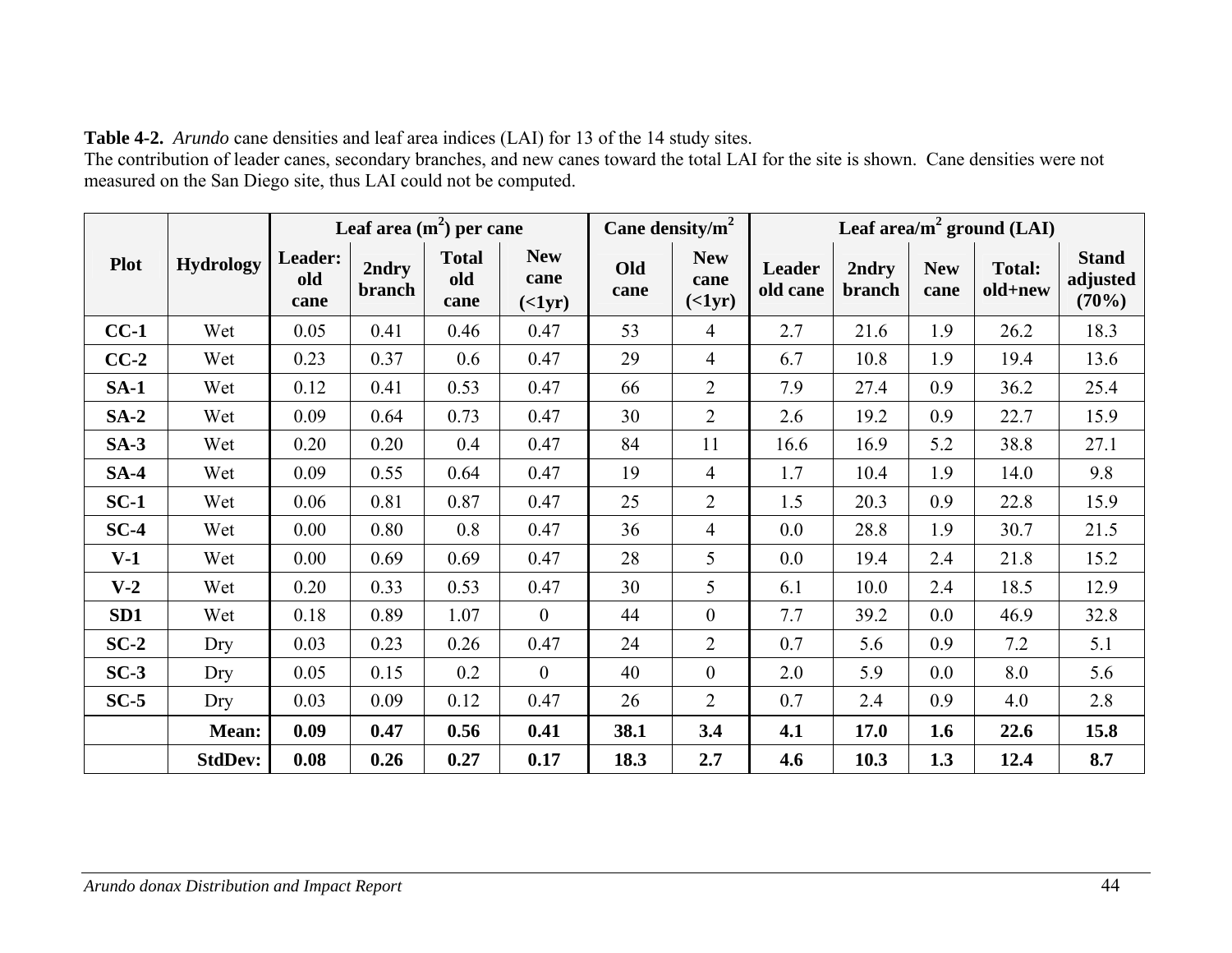| <b>Study</b>                                      | Location                                            | <b>Stand</b><br>biomass<br>(t/ha) | Average<br>single leaf<br>area $\text{cm}^2$ )                     | <b>Average # leaves</b><br>per cane                                                                              | Leaf area per<br>cane $(m2)$                                                   | Average #<br>canes per $m2$                                     | LAI $(m^2)$<br>leaf/m <sup>2</sup><br>ground) | Peak (mid-day)<br>$E_l$ (mmol/m <sup>2</sup> /s) | $\mathbf{E}_{stand}$<br>(mm/day) |  |  |  |
|---------------------------------------------------|-----------------------------------------------------|-----------------------------------|--------------------------------------------------------------------|------------------------------------------------------------------------------------------------------------------|--------------------------------------------------------------------------------|-----------------------------------------------------------------|-----------------------------------------------|--------------------------------------------------|----------------------------------|--|--|--|
| Direct Measurements of transpiration (E)          |                                                     |                                   |                                                                    |                                                                                                                  |                                                                                |                                                                 |                                               |                                                  |                                  |  |  |  |
| Abichandani<br>2007                               | Santa Clara<br>River, CA                            |                                   | 163.3<br>$(132.5 -$<br>$(215.9)^1$                                 | 25.0 (21.5-28.4-27.9)                                                                                            | Newer $(1 to 3 yr)$ :<br>0.4082                                                | Ave 34.9<br>(riverbed 29.2,<br>$n=43$ ; terrace<br>40.6, $n=26$ | 14.25                                         | 4.03<br>$(1.89 - 5.80)^a$                        | 41.1<br>$(36.4)^{a}$             |  |  |  |
| Watts 2009                                        | Rio Grande<br>River, TX                             |                                   |                                                                    |                                                                                                                  |                                                                                |                                                                 | $4.1(3.4-6.1)$<br>and $4.5$                   | 4.3<br>$(1.6-8.4)^{b}$                           | 9.1<br>$(11.0)^{b}$              |  |  |  |
| Zimmerman<br>(unpublished)                        | Napa<br>River, CA                                   |                                   |                                                                    |                                                                                                                  |                                                                                |                                                                 |                                               | 6.3<br>$(2.5-11)$<br>Summer only                 |                                  |  |  |  |
| Indirect calculation of stand-level transpiration |                                                     |                                   |                                                                    |                                                                                                                  |                                                                                |                                                                 |                                               |                                                  |                                  |  |  |  |
| Cal-IPC<br>(this study)                           | Southern<br>California                              | 155                               | 1st yr: 206.3<br>$> 1$ yr:<br>leader 86.5,<br>2ndry<br>branch 33.9 | 1st yr: 23 (SD3.5)<br>$>1$ yr old: leader 12.6<br>$(SD8.3) + 2ndry$<br>branch lvs 271.6 (SD<br>$174.9$ ) = 284.2 | $1st$ yr: 0.474<br>$>1$ yr: 0.556<br>(leader 0.100,<br>2ndry branch:<br>0.457) | 41.5 (SD 19.7)                                                  | 15.8                                          | Used 4.03 in<br>calcs                            | 40.0                             |  |  |  |
| Iverson 1998                                      | Based on<br>rice                                    |                                   |                                                                    |                                                                                                                  |                                                                                |                                                                 |                                               |                                                  | 4.7 <sup>d</sup>                 |  |  |  |
| Hendrickson &<br>McGaugh 2005                     | Cuatro<br>Cienegas,<br>Mexico                       |                                   |                                                                    |                                                                                                                  |                                                                                |                                                                 |                                               |                                                  | $17.3^d$                         |  |  |  |
| Other structural data                             |                                                     |                                   |                                                                    |                                                                                                                  |                                                                                |                                                                 |                                               |                                                  |                                  |  |  |  |
| Spencer 2006                                      | 16 sites<br>across US<br>(leaf area is<br>north CA) | 171                               | 1st year:<br>520.7                                                 | 1st yr:10.3(SD 6.1)<br>$>1$ yr old: 100.6                                                                        | 1st yr: 0.5362<br>$> 1$ yr old: 0.1162                                         | 74.5                                                            | 11.22                                         | <b>Used 4.03</b>                                 | $28.3^{\circ}$                   |  |  |  |
| Sharma et al.<br>1998                             | India                                               | 36-167                            |                                                                    |                                                                                                                  |                                                                                | 53 to 82                                                        | 12.6 to 28.7                                  |                                                  |                                  |  |  |  |
| <b>Direct Measurements of Evapotranspiration</b>  |                                                     |                                   |                                                                    |                                                                                                                  |                                                                                |                                                                 |                                               |                                                  |                                  |  |  |  |
| <b>FAIR 2000-</b><br>EU study                     | Europe                                              |                                   |                                                                    |                                                                                                                  |                                                                                |                                                                 |                                               |                                                  | 3.22                             |  |  |  |
| Christou et al.<br>2003                           | Greece &<br>Italy                                   | 21.1                              |                                                                    |                                                                                                                  |                                                                                |                                                                 |                                               |                                                  | 1.6(ET)                          |  |  |  |

**Table 4-3.** Summary of *Arundo* transpiration (E) and evapotranspiration (ET) reported in literature or calculated as described in the text.

<sup>a</sup> Average across season, and wet and dry sites;  $B_{\text{Standard}}$  as calculated using formulas applied to this study;  $C_{\text{Standard}}$  calculated using formulas from this study using LAI from the that paper;  $d E_{\text{stand}}$  reported in paper, but insufficient additional data to use formulas in this study.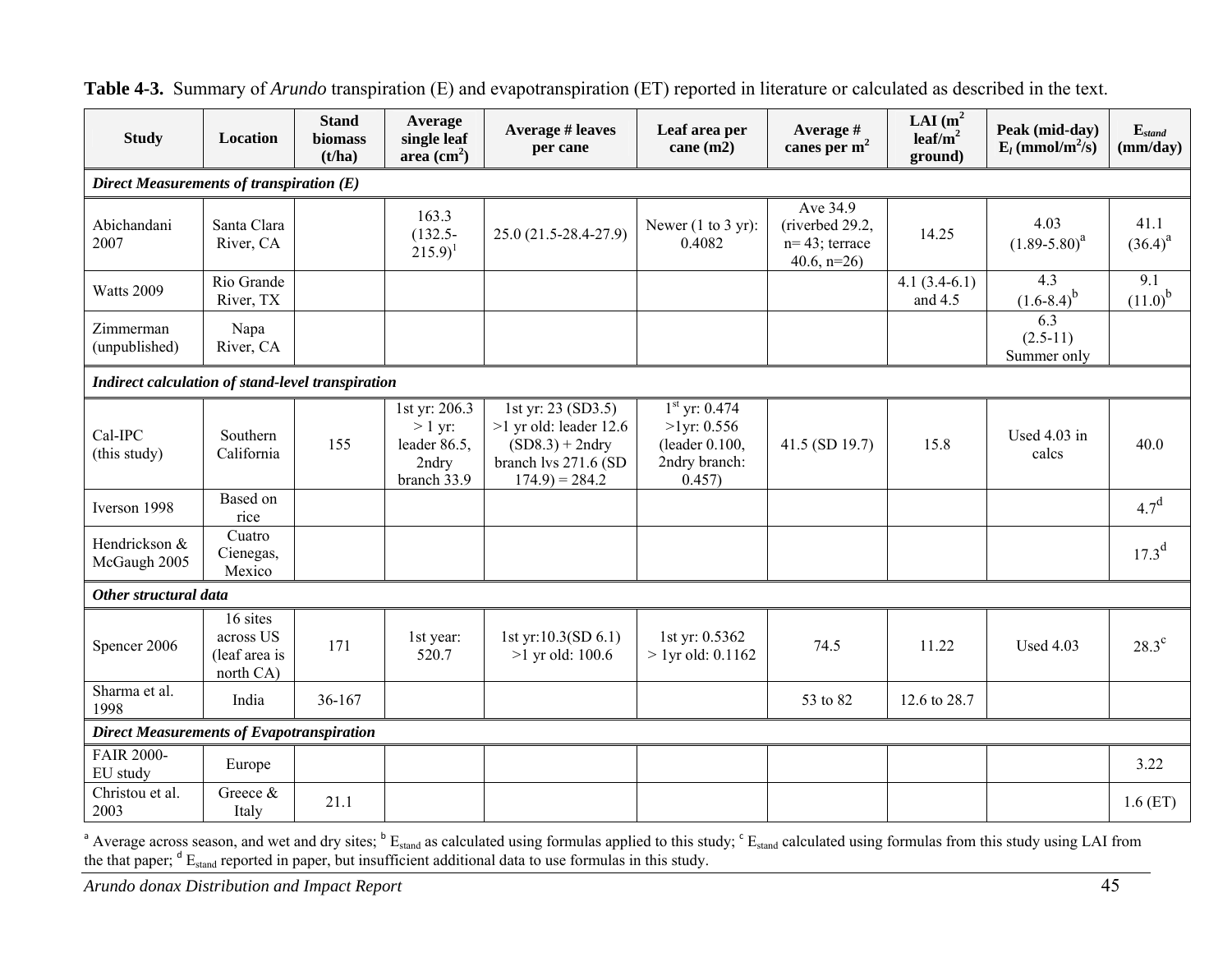### *4.1.3 Results and Discussion*

Examination of calculated water loss values for *Arundo* (both reported and results from this study) reveals a substantial amount of variation in E*stand* (Table 4-3). While some of this variation may be an artifact of differences in scaling procedures and conversion factors, variation should be expected. Both *Arundo* transpiration (E) and evapotranspiration (ET) are affected by prevailing ambient conditions (temperature, humidity, wind, and available soil water) as well as characteristics of the vegetation. For example, both Abichandani (2007) and Watts (2009) found higher leaf-based transpiration (E*l*) rates for *Arundo* in areas with higher available soil moisture. Zimmerman's unpublished *Arundo* transpiration data showed E*l* also increases with temperature, while Abichandani and Watts found higher E*l* rates in summer and spring when temperatures are higher. Thus, variation should be expected among regions where such conditions are likely to vary both within a season and on average across a year. Nonetheless, the average E*l* rates (accounting for seasonal and hydrological variation) reported by Abichandani and Watts are quite similar despite the different study regions (Table 4-3). Zimmerman's average E*l* is higher, but those measurements were only taken during the summer while the others studies included cooler seasons.

Given the similarities in E*l*, variation in E*stand* across studies must be primarily driven by factors other than leaf-scale transpiration rates. Watts (2009) showed much lower E*stand* than either Abichandani (2007) or this study, and it should be noted that Watts' estimate includes refinements that would lead to a lower average. Specifically, prior to scaling-up transpiration rates, Watts divided the *Arundo* canopy into vertical layers and adjusted E*l* rates downward for shaded leaves. In addition, Watts accounted for diurnal fluctuations in E*l* in his scaling operations. It is unclear whether Abichandani's tabled E*stand* values include such refinements, but this study's calculations are based on average peak E*l* rates for sunlit leaves without any adjustment downward for shading or diurnal drops in leaf transpiration. As a result, the E*stand* estimate for this study is probably more representative of an average maximum water loss, rather than an overall average. Yet, these adjustments are still unlikely to be the primary cause of the large differences seen in E*stand* among studies. It is reported LAI that appears to be driving different stand based transpiration estimates. The average LAI reported by Watts (4.1) is much lower than that reported by Abichandani (14.25), which is slightly lower than results found on this study's sites (15.8) (Table 4-3). Consequently, differences in *Arundo* stand structure are likely the primary factor driving variations in E*stand* across all studies reviewed.

Structural differences probably explain the lower estimate of E*stand* reported by Hendrickson & McGaugh (2005) despite their likely use of a higher E*l* rate than used in this study (i.e., Zimmerman's summer measures). However, it is not clear exactly what  $E_l$  rate they used or exactly how their scalingup from leaf to stand was performed, though some adjustments for lower daily and seasonal E*l* rates were incorporated. Variation in *Arundo* stand structure could also partly explain the lower daily ET rate derived by Christou et al. (2003) in the Mediterranean (Table 4-3). For example, the studies by both Abichandani (2007) and Christou et al. were performed on relatively young, artificially created *Arundo* stands, which may have shorter canes or less leaf area overall than naturally-occurring, mature stands. In Abichandani, the stand was 3-4 years old. Average cane densities were similar to those found in this study (Table 4-3), but the average area of a single leaf was larger and more comparable to leaves on new canes from this study (Table 4-1, average =  $206.3 \text{cm}^2$ ). In addition, the average number of leaves per cane reported by Abichandani (Table 4-3) is comparable to the average number of leaves counted on just the leader portion of a cane plus only one secondary branch in this study (Table 4-1). Thus, it seems likely Abichandani's planted stand had bigger but far fewer leaves overall, as reflected in the lower LAI compared to this study. This may also be true of the Mediterranean stands reported in Christou et al., which were 1-3 years old during the study. Christou et al. did not report any leaf area data, but their reported average *Arundo* biomass (21.1 tons/ha) is roughly 7 times lower than the average biomass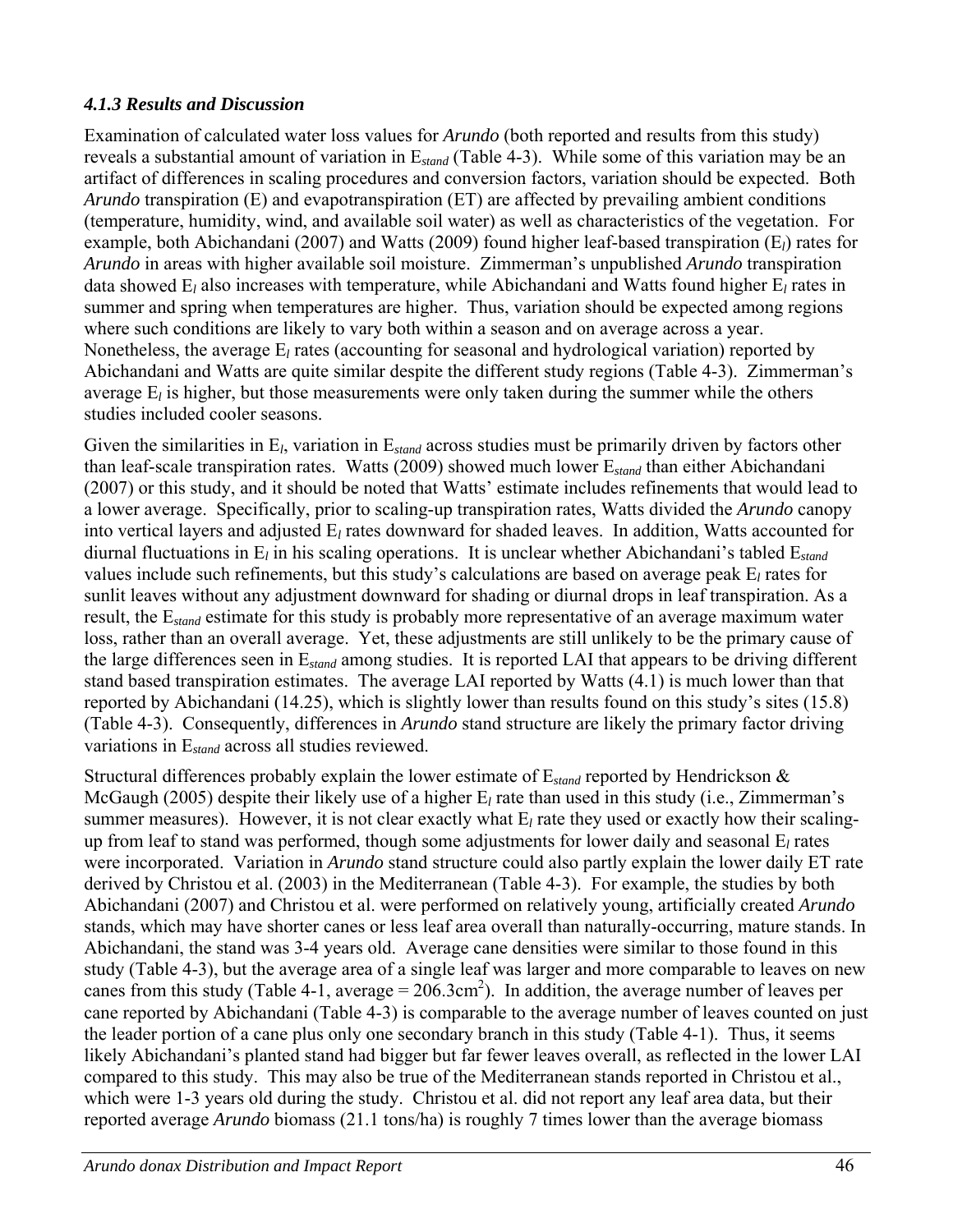estimate generated for this study's stands (156.8 tons/ha). Given such large differences in stand structure among the study regions, it is likely that even a more refined measurement for this region would still be much higher than those in the other regions reviewed.

However, the large disparity between the daily ET rate derived from Christou et al. and the E*stand* rates reviewed here becomes more pronounced when one considers that water lost via transpiration and evaporation combined should be higher, even if only slightly, than transpiration alone. It is unlikely that structural differences, differences in regional climate, and errors in converting data from one unit convention to another can fully explain the large differences seen here in E*stand* versus ET. Instead, the comparison demonstrates the difficulty of generating realistic estimates of water loss from *Arundo* stands. Utilizing locally measured rates of leaf transpiration and stand structure is a good start, but complex scaling procedures will likely yield better estimates of stand-scale transpiration losses. Ultimately, though, actual locally measured ET may be more reliable, though perhaps more costly. Future studies need to focus on determining ET of mature *Arundo* stands that are comparable to *Arundo* stands in the field that have high leaf area and high biomass per unit area.

# **4.2** *Arundo* **Water Use Across Study Area**

This study found an average leaf area (LAI) for *Arundo* stands of 15.8  $m^2/m^2$ . This value was within the range of LAI values reported by other studies (4.1 - 28.7; Table 4-3). The study area LAI value was then used with published leaf transpiration values to generate a stand-based transpiration value of 40 mm/day (Table 4-3). There are only two published studies for *Arundo* stand based transpiration. One study found a similar stand transpiration value of 41.1mm/day (Abichandani 2007). It was conducted on the Santa Clara Watershed which is one of the watersheds within this studies project area. Stand structure, density and leaf area were all comparable to data collected for this study. The other published paper found a much lower stand based transpiration value of 9.1 mm/day (Watts 2009). This study was on the Rio Grande River in Texas. Stands there were shorter and had significantly lower leaf area (Table 4-3).

The current study and the two other published studies would be classified as 'leaf area transpiration measurements scaled up using LAI'. Additional studies looking into stand based water use are definitely needed and would preferably utilize a range of methods used to measure stand based transpiration/water use. Other methods include: lysimeters (tank with soil and plants with controlled water supply), base flow separation studies (stream inflow and outflow studies), analysis of diel groundwater fluctuations, semiemperiacal models, micrometeorological approaches (Brown Ration Energy Balance) and eddy covariance (as outlined in Shafroth 2005).

Using the stand-based transpiration values from this study to calculate water use per acre generates water use estimates that are very high (Table 4-4). Water consumption per acre of *Arundo* is 48 ac ft/yr, and this is far above published values for most vegetation (Johns 1989). Even with the high LAI values measured in this and other studies, an average annual stand-based transpiration is likely to be closer to 20 mm/day, which equals 24 ac ft/yr/ac of water use. The value of 20 mm/day is still at the high end of values published for other 'water hungry' vegetation types such as *Phragmites* (Moro et al. 2004), which is similar in structure and habit to *Arundo*, albeit smaller (less biomass and lower LAI values reported).

Water loss via ET in an *Arundo* stand would not equal the water gained or 'saved' through *Arundo* control. Removal of *Arundo* from riparian systems would likely increase water lost to evaporation, runoff, and any water use of re-colonizing vegetation (see Watts 2009 and/or Shafroth 2005 for additional discussion and references).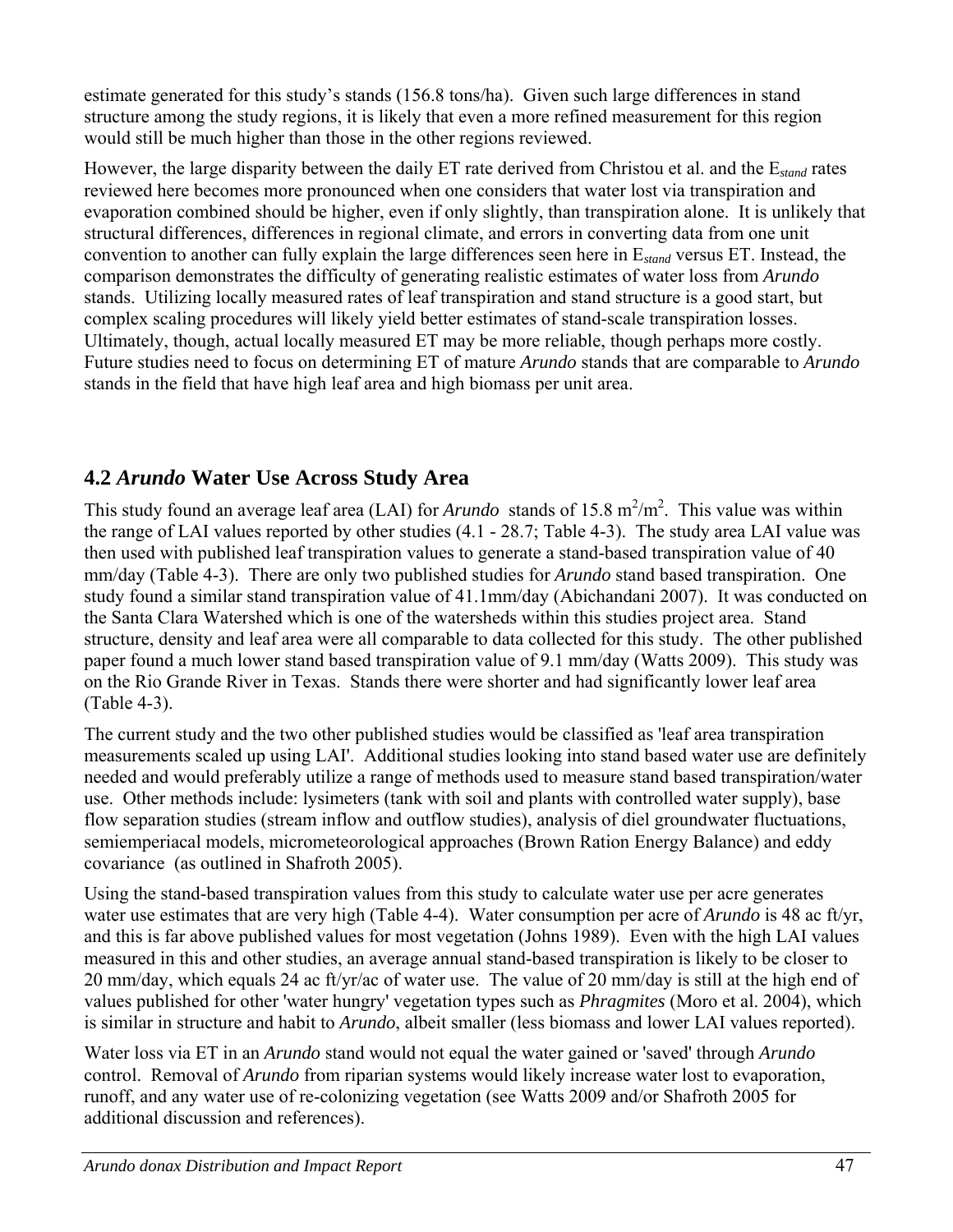A replacement vegetation water use value of 3.3 mm/day or 4 ac-ft/yr/ac was used in our analysis (Table 4-4). This was based on a 'typical' vegetation mix that replaces *Arundo*, which is composed of: 25% trees, 25% shrubs, 25% herbs, and 25% open/un-vegetated. Water use was estimated based on data collected in a major water use review paper that compiled data from hundreds of studies using a wide range of water use measuring methods (Johns 1989). This data, along with a review by Shafroth et al. (2005), were used to approximate replacement vegetation water use. Compared to the estimates shown here for *Arundo,* the lower and more restricted range of replacement vegetation water use estimates suggests that most types of replacement vegetation will potentially use significantly less water.

As within *Arundo* stands, water loss under alternative states is probably best determined through direct measurement or complex models, and very few reports of such exist for riparian vegetation within the study area. Reported estimates of ET or E*stand* for native riparian vegetation in other areas may be a good starting point for comparison, but many of these studies were conducted in the more arid southwestern portion of the U.S. where water availability may be significantly less than the coastal watersheds of southern California (especially considering the artificial water augmentation from urban and agricultural runoff that has transformed most systems into perennially flowing rivers and streams).

Willow water use from eight studies ranged from 0.9 to 3.3 mm/day (Johns 1989). Mixed riparian vegetation water use from three studies ranged from 0.9 to 1.6 mm/day (Johns 1989). Cottonwood water use from three studies ranged from 2.8 to 6.5 mm/day (Johns 1989). *Typha* (cattail) water use from six studies ranged from 2.4 to 13.8 mm/day (Johns 1989). Mulefat water use from two studies ranged from 2.2 to 3.9 mm/day (Johns 1989). Other riparian/wetland studies looking at other non-native plants found widely ranging water use. Estand based on eddy-covariance from a site dominated by *Tamarix ramosissima* (salt cedar) reached up to 7 mm/day (Cleverly et al. 2002). In a similar study, Estand from sites dominated by mixtures of native and invasive woody species reached peak values of approximately 9 mm/day (Dahm et al. 2002). Estand in a pond lined by *Phragmites australis* in Nebraska was estimated at 4 mm/day in a stand that had a maximum LAI of 2.6 (Burba et al. 1999). Estand in *P. australi*s in Germany was estimated at 10 to 16 mm/day in stands with summertime LAI of about 5 (Herbst and Kappen 1999). *P. australis* in semi-arid Spain has been shown to have average midsummer Estand values of about 23 mm/day in a stand with LAI values of 8.9 (Moro et al. 2004).

The final estimated net water savings from removing an acre of *Arundo* was 16.7 mm/day or 20 ac ft/yr/ac (Table 4-4). This represents a very large potential water savings, even if it represents a peak or maximum savings yield. If future studies are able to corroborate water savings of similar magnitude, *Arundo* control could represent an important water conservation action that will benefit multiple uses including habitat, urban and agricultural water use.

### *Arundo* **Impacts: Transpiration and Water use**

- Due to high leaf area of mature stands, stand-based transpiration is very high ( $E<sub>stand</sub>$  40 mm/day). There are two other studies evaluating stand-based *Arundo* transpiration. One study on the Santa Clara watershed (within this project's study area) is in agreement (41.1 mm/day). The other study on the Rio Grande River is lower (9.1 mm/day). (Section 4.1).
- Stand-based transpiration rates of *Arundo*, when used to calculate total water over larger areas, indicate very high levels of water use: 48 ac-ft/ac per year. (Section 4.2)
- Net water savings for areas after *Arundo* removal are high (16.7 ac-ft/yr), even when *Arundo* water use is lowered to 20 mm or 24 ac-ft/ac per year to reflect levels that may be closer to physiological water transpiration limits. (Section 4.2)
- New studies using different approaches to measure stand-based water use of *Arundo* are needed to corroborate and refine stand-based water use found in this and other studies. New studies